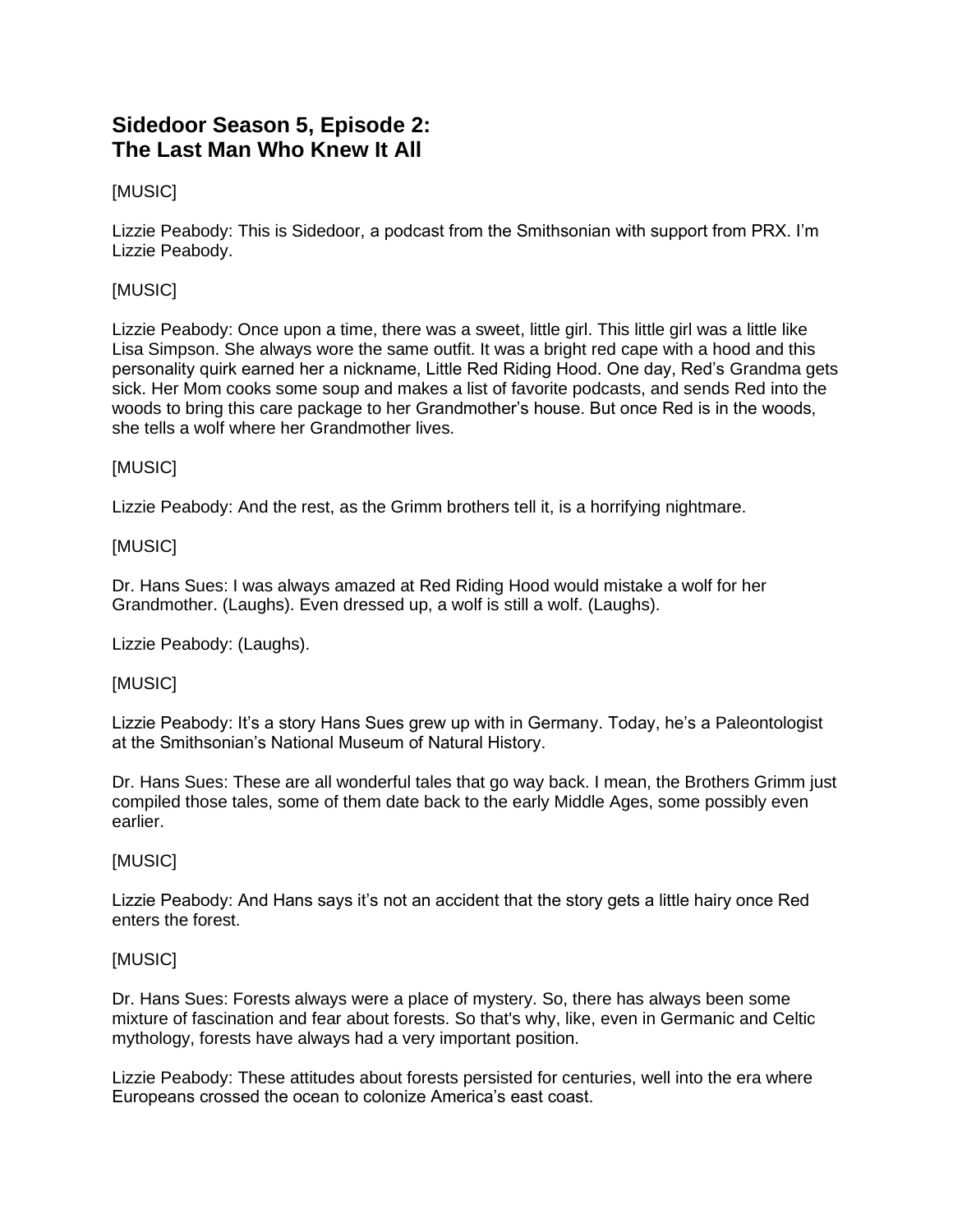Dr. Hans Sues: They were very religious people. And of course, they saw the forest as the potential domain of Satan and witches and you know whatever you have, so a place of danger, something that you actually had to somehow conquer.

Lizzie Peabody: Because American colonists had to cozy right up to the edge of the forest, they felt they needed to tame it.

Dr. Hans Sues: They thought about nature in that sort of Biblical sense that nature was out there to be exploited, basically made man's domain.

Lizzie Peabody: And this idea of, "making nature man's domain" prevailed in America, even after the country gained independence. Until one man held a mirror up to the young country and said, "this wilderness is part of who you are."

### [MUSIC]

Lizzie Peabody: That was Alexander von Humboldt.

### [MUSIC]

Lizzie Peabody: This time on Sidedoor, we tell his story, the man, who used science to show us that every part of the natural world is connected, from wolves to grandmothers, to lichen and squid. And who helped us, people in the United States, form a national identity around a radical new idea: that nature is not to be tamed, but to be cherished.

#### [MUSIC]

Lizzie Peabody: Back in the late 1700s, when the forest still held a bit of black magic, a young Alexander von Humboldt was growing up, and he loved the woods! Here's the National Museum of Natural History's resident Humboldt historian, Hans Sues, again.

Dr. Hans Sues: Young Alexander from Humboldt would go out in the forest to look at things. So, that there was always sort of a magical realm away from civilization, yet accessible in most places

Lizzie Peabody: Humboldt grew up in Prussia, an 18th and 19th century kingdom that included chunks of modern-day Germany, Denmark, Poland and Russia. His family was minor nobility. They had lots of money, fancy houses, and the best tutors. Young Alexander's favorite things to learn about were the plants and animals around him But, with that type of upper-crust life, came certain expectations. Prince Harry knows what I mean.

Dr. Hans Sues: His mother had high hopes that he would become a Prussian government official because that's what you did in those days. But clearly, it wasn't the thing that sort of made him get up in the morning.

Lizzie Peabody: Young Alexander was a tinkerer, his mind always working. One of his first jobs was as a mining official. And even in a job he didn't love, he was driven by curiosity.

Dr. Hans Sues: He was the first one to develop a safety lamp for the mines. He tried to think about respiratory equipment, because in those days, there were absolutely no regulations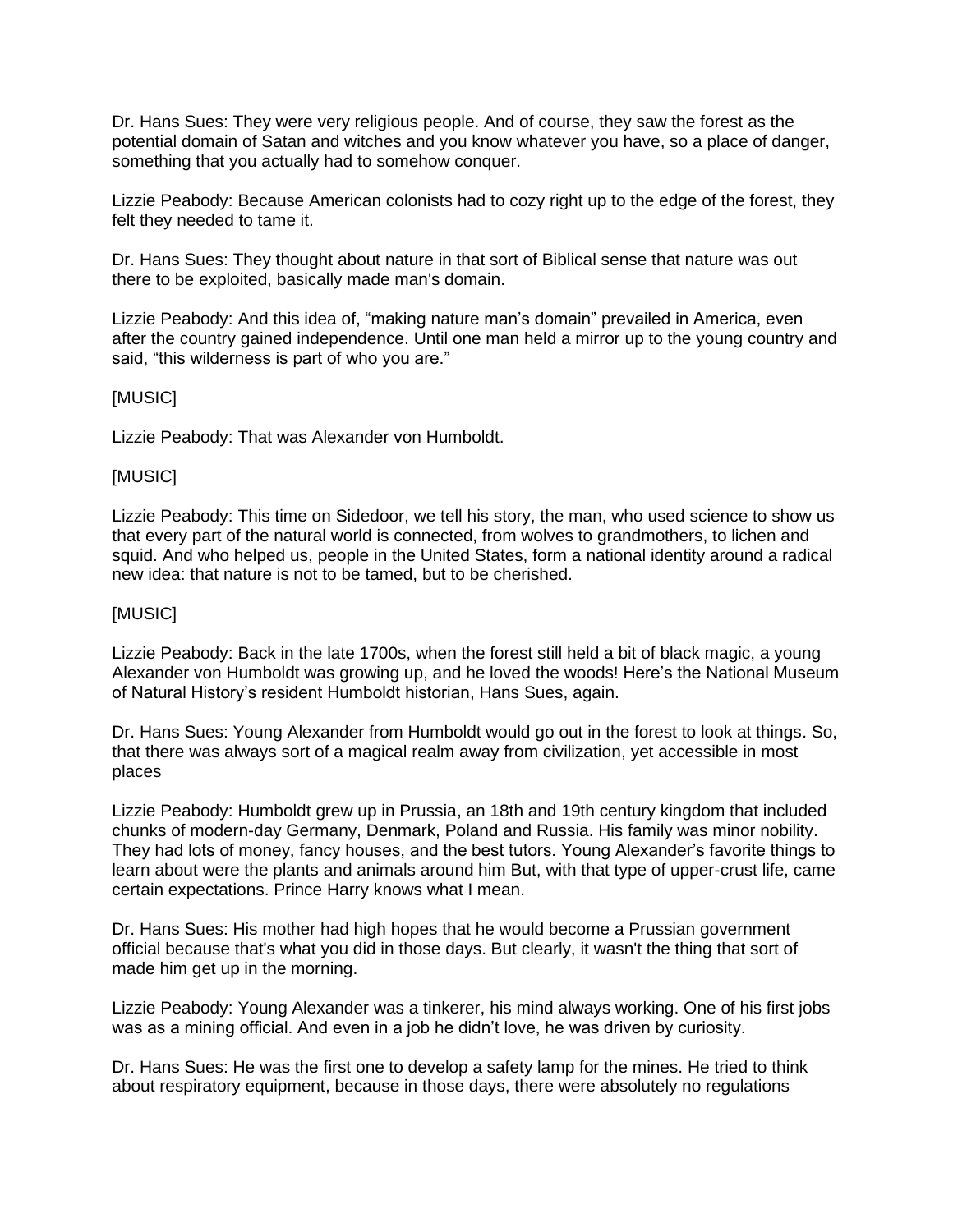regarding mining safety. You know, you were lucky if you got out of your mine at the end of the day.

### Lizzie Peabody: Hmm.

Dr. Hans Sues: And if it didn't happen, people would just shrug their shoulders. You know, it was part of the job.

# [MUSIC]

Lizzie Peabody: When Humboldt wasn't saving the lives of miners, he indulged his real passion: studying plants and animals. He took trips to London to speak with botanists who had sailed around the world and seen plants from places he fretted he'd never see. This was the stuff that got him out of bed in the morning. And someday, he hoped to be on a ship to see them firsthand. And these talks gave Humboldt an idea, one he wanted to test. As he studied plants at home and read reports from afar, he gained this sense that plants, animals and climate, all around the world, were interconnected. When Alexander was 27, his mom died. He inherited piles of cash, and more importantly, freedom from her expectations. He would not be a bureaucrat forever! Humboldt could finally chase his dreams.

### [MUSIC]

Dr. Hans Sues: He thought like, I'm done with all this government official stuff. I just want to see the world.

### [MUSIC]

Lizzie Peabody: Liberated from expectations and flush with cash, Humboldt was free, but finding a place he could visit was surprisingly hard.

Dr. Hans Sues: He wanted to go to India. That didn't work out because of all the colonial wars there. He tried to go to Egypt, but this was around the time that Napoleon was fighting in Egypt.

Lizzie Peabody: Eventually, Humboldt set his sights on Spain's colonies in South America.

Dr. Hans Sues: I think a lot of people thought he was plainly insane to even attempt to do this.

Lizzie Peabody: In 1799, people didn't just casually visit the Amazon. It wasn't like Humboldt could just book a ticket; he needed special permission from none other than the King of Spain.

Dr. Hans Sues: But somehow Humboldt could really sweet talk people and, to put it nicely, bamboozled his way… (Laughs).

Lizzie Peabody (Laughs).

Dr. Hans Sues: …into the Spanish royal house and got permission to travel those countries.

Lizzie Peabody: Since Humboldt's excellent adventure was a self-funded scientific journey to prove his radical notions, he needed to collect a lot of data while he was in South America. And to do that, he needed a team. He couldn't survive Venezuela's jungles alone. Here's Eleanor Harvey. I think of her as a historian, but she insists she's an art curator.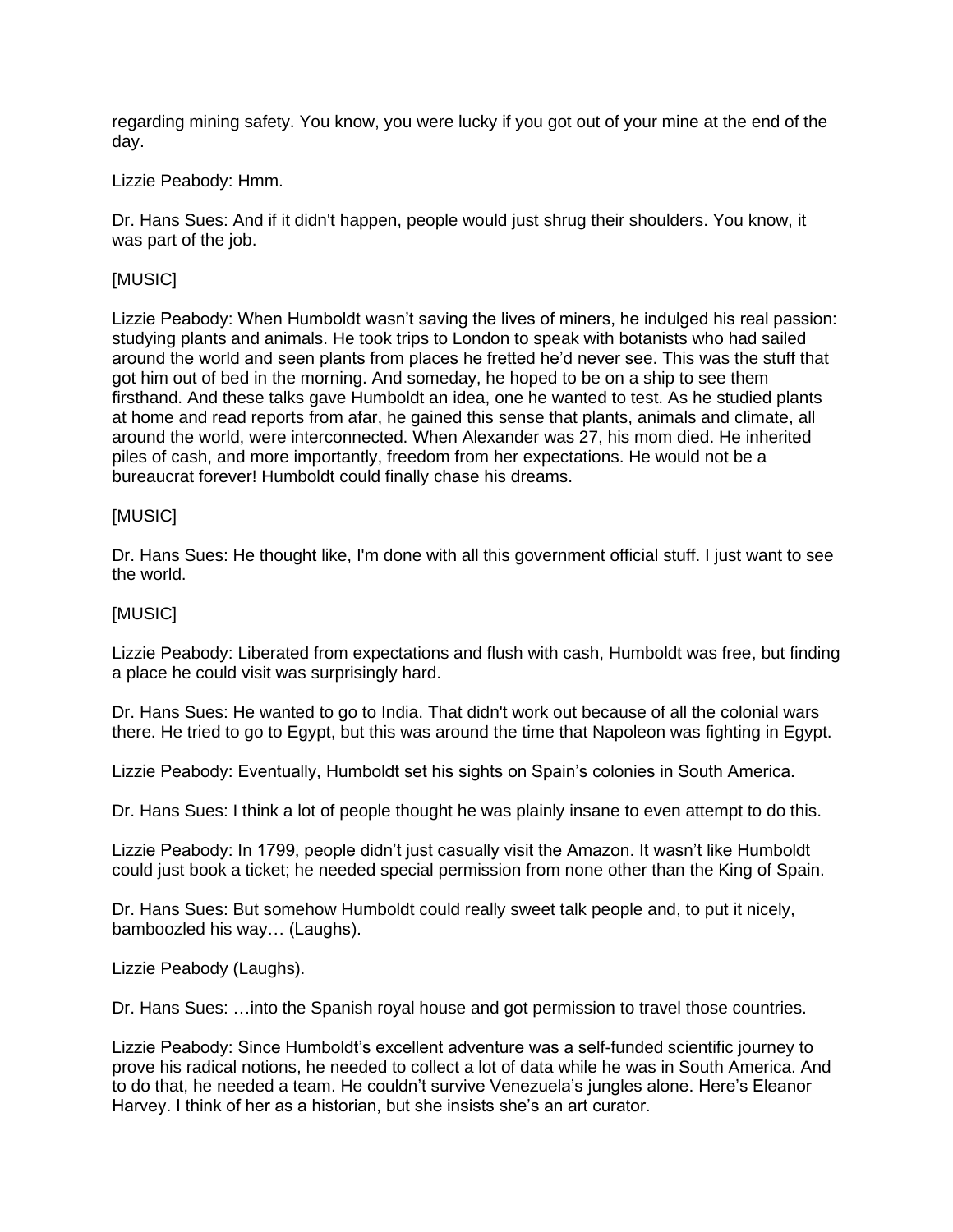Eleanor Harvey: I am absolutely an art curator. I happen to be a historian because, in order to be an art curator, you have to know the history, the language, the music, the religion, the politics, the political cartoons; otherwise, the art doesn't make much sense.

Lizzie Peabody: Harvey is Senior Curator at the Smithsonian American Art Museum and has created a new exhibition on Humboldt, who in the summer of 1799, was on a ship headed for South America.

# [MUSIC]

Lizzie Peabody: And he made sure he didn't forget anything.

# [MUSIC]

Eleanor Harvey: He brought 42 different instruments, each one in a velvet lined mahogany box…

# Lizzie Peabody: What?!

Eleanor Harvey: …that was carried by assistants and porters. He had sextants and thermometers. He had the ability to gauge temperature, humidity. He had multiples. He had a favorite barometer, which shows up in a number of his portraits.

# [MUSIC]

Lizzie Peabody: After 41 days at sea, Humboldt and his many, many instruments disembark in Venezuela. And the first thing Humboldt does when his feet touch South American soil is take the temperature. A steamy 99.8 degrees Fahrenheit. And in this way, Humboldt starts exploring this continent largely unknown to European science. And it's almost as if he doesn't even know where to start.

# [MUSIC]

Eleanor Harvey: He is measuring everything that he can, but from the atmosphere to the climate to the altitude. He is gathering plants. He is collecting samples. He is writing up everything. He's talking to all of the local indigenous people because he knows they know more about the landscape than the Spanish colonial overlords who were there.

# [JUNGLE SFX]

Lizzie Peabody: It's worth mentioning: Humboldlt is a European, exploring ideas about nature that he developed with the best information he had in Europe. The indigenous people who already lived in the Americas, they had their own ways of seeing nature, which Humboldt was curious about.

# [JUNGLE SFX]

Eleanor Harvey: He's tasting river water, trying to taste the difference between the Amazon and the Orinoco. He's actually licking the bark of trees because he hears that the local Indians can actually distinguish tree types based on the sap and he's very disappointed that he is not able to differentiate.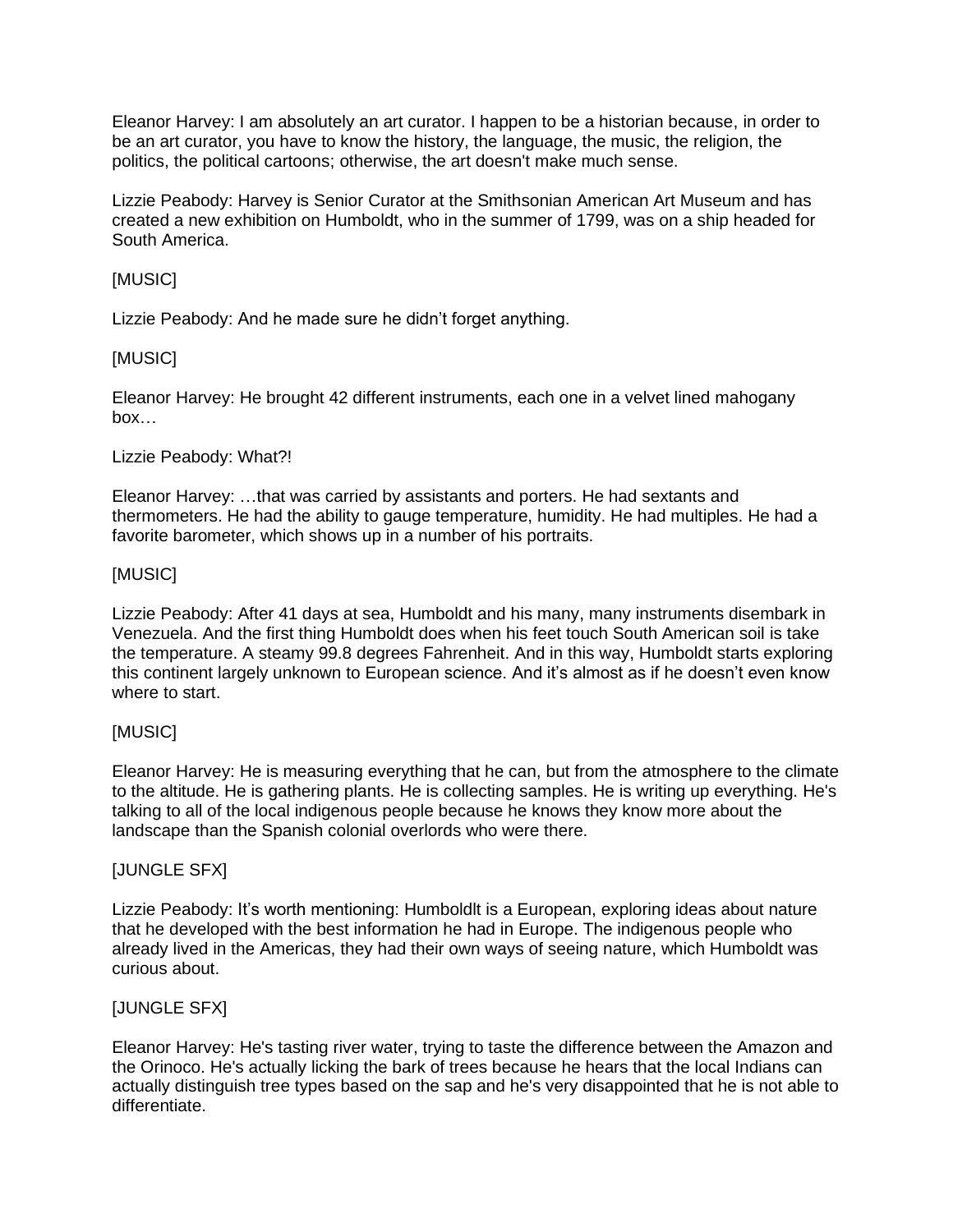Lizzie Peabody: There are stories about how Humboldt tested the power behind electric eels by grabbing them from the water. Nothing escaped his curiosity. And for the next few years, he traveled South America.

### [JUNGLE SFX]

Eleanor Harvey: Sailing, walking, reading, licking, writing, drawing, sailing, walking, reading, licking…

### [JUNGLE SFX]

Lizzie Peabody: Humboldt was particularly interested in the relationships between plants and their surrounding environment. And to prove his theory, Humboldt and his team went to some extreme lengths or extreme heights, I guess. Because in pursuit of data, he decided to climb what was then thought to be the world's tallest mountain: Mount Chimborazo.

Eleanor Harvey: Chimborazo was believed to be the highest peak on the planet at the time, close to 21,000 feet.

### [MUSIC]

Lizzie Peabody: And Humboldt decides, "In the name of science, I will conquer this mountain." It was June, 22nd, 1802, almost three years to the day after he left Spain. By this time, Humboldt had climbed plenty of volcanoes, but he hadn't ever tried climbing anything like Chimborazo, and he wasn't just climbing.

### [MUSIC]

Eleanor Harvey: Humboldt, employed a number of guides who were willing to help carry his equipment up the mountain, so that he could stop periodically to take measurements to collect samples.

Lizzie Peabody: At first, things went fine. But 15,000 feet up, the climb got sketchy.

### [MUSIC]

Eleanor Harvey: You're talking about crevasses and glaciers and wind driven snow. Their gums are bleeding.

Lizzie Peabody: Oh!

Elanor Harvey: Their feet are bleeding. Their eyeballs are bleeding.

Lizzie Peabody: (Gasps).

Eleanor Harvey: It's not very pleasant.

[MUSIC]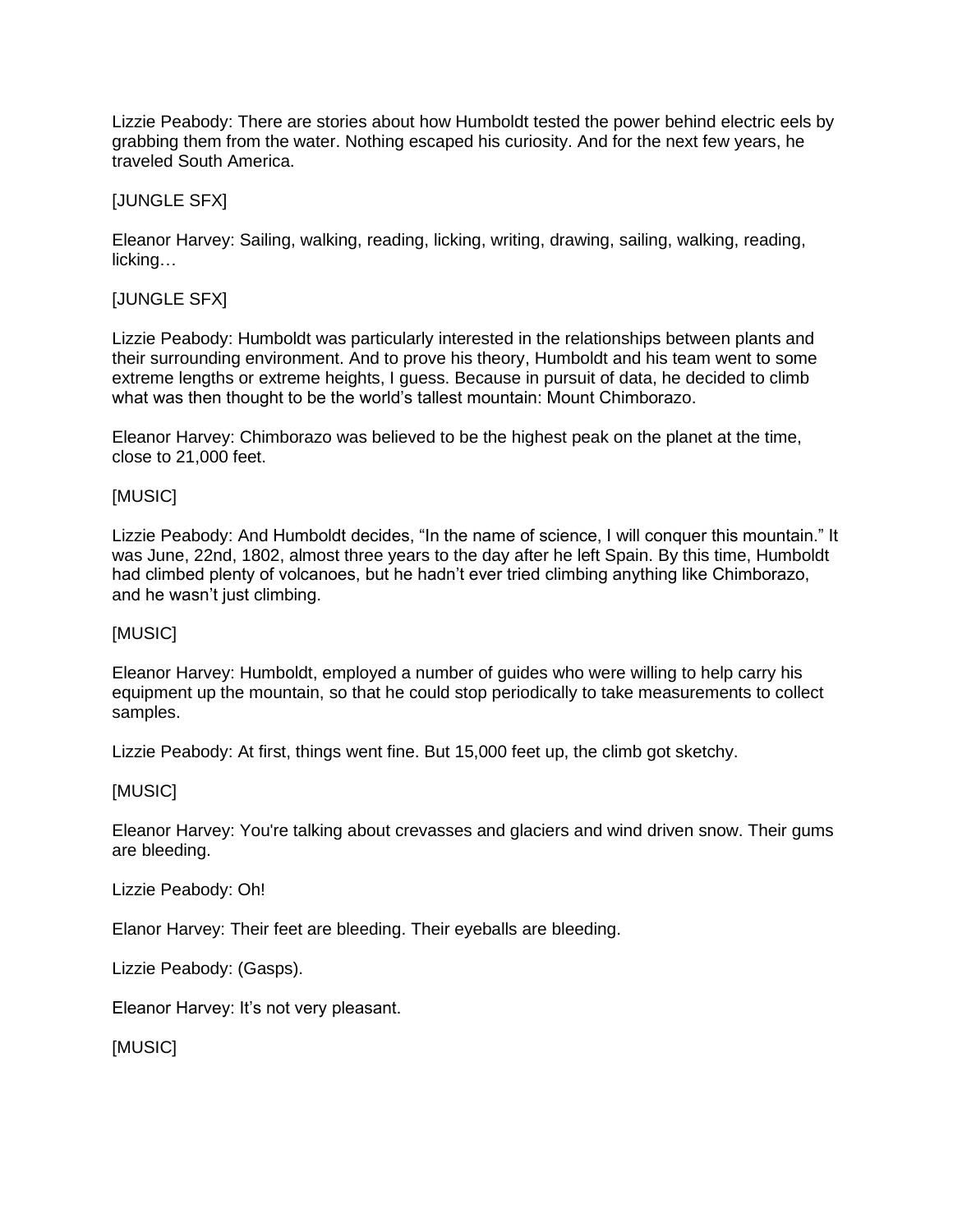Lizzie Peabody: Humboldt's guides quit, but through the bloody feet and gums, Humboldt continues collecting data and taking notes. Just below Chimborazo's summit, they get to an impassable crevasse; otherwise, known as a huge crack.

### [MUSIC]

Eleanor Harvey: And so, they realize at 19,413 feet, they can't get to the summit, but it is a mountaineering record that stood for 30 years.

Lizzie Peabody: And Humboldt came out of this with more than just bragging rights.

Lizzie Peabody: So, through all of this climb up Chimborazo, he was collecting data. What did he do with that information?

Eleanor Harvey: He pulled that information into the core of the Naturgemalde.

Lizzie Peabody: That's Naturgemalde or, as Hans Sues would say…

Dr. Hans Sues: Naturgemelde. A nature painting literally. (Laughs).

Eleanor Harvey: His picture of nature, half watercolor, half didactic information, columns of information on either side. It was an infographic that in essence summed up four years of travel in South America and Mexico correlated, against 10 years of travel and study in Europe.

# [MUSIC]

Lizzie Peabody: Okay, we're going to take a moment to describe this nature painting that Humboldt made because it's really important to understanding his biggest idea. Imagine a page divided into three segments and in the center, Naturgemalde shows Mount Chimborazo.

### [MUSIC]

Dr. Hans Sues: You see the mountain itself, snow covered at the top, and then sort of gradually grading down into greener and greener areas, until it's down here in the rain forest.

### [MUSIC]

Lizzie Peabody: On the mountain's right half, it's been sliced open and Humboldt has filled the space with names of the plants he found at different altitudes.

### [MUSIC]

Dr. Hans Sues: It has all kinds of words and things listed on it.

### [MUSIC]

Lizzie Peabody: This single illustration offered Humboldt's audience a brand new way to understand the planet and all life on it.

# [MUSIC]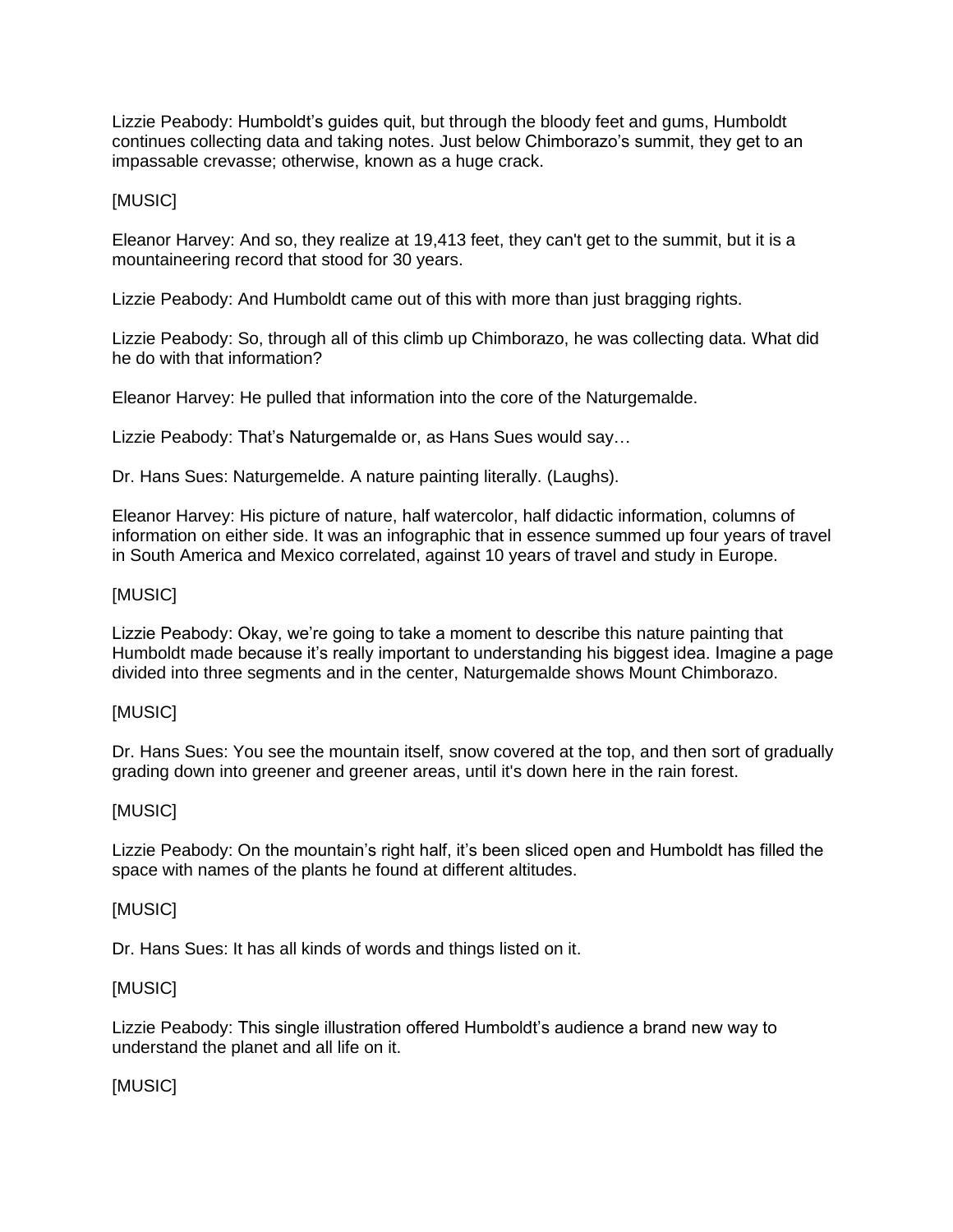Dr. Hans Sues: Humboldt realized that you can't see plants just in isolation, if you want to understand the environment. So, he actually started looking what species co-occur. How is this occurrence influenced by climate?

# [MUSIC]

Lizzie Peabody: His goal was to show how mountain ecosystems all around the world have similar plants at similar altitudes. The image also argued that altitude and latitude mirror each other.

# [MUSIC]

Eleanor Harvey: He extrapolated that if in going from sea level at the equator, up 19,000 feet close to the top of Chimborazo, that he would see the same kind of changes as if you walked from the equator to the North Pole. And if you think about it, you would go from tropical zones to temperate zones, to taiga to tundra to permafrost to year-round glaciers.

### [MUSIC]

Lizzie Peabody: Naturgemalde was an illustration that showed how all plants were connected. Humboldt called his idea, "the unity of nature."

### [MUSIC]

Dr. Hans Sues: So basically, he was the father of plant ecology. He's the first real ecologist.

### [MUSIC]

Eleanor Harvey: And Humboldt is one of those natural historians who understands that art and science need to work hand in hand. And what he's really doing in 1805 is throwing down the gauntlet for the rest of his life, he will be amplifying the concept that is anchored in this picture. This is the foundation of everything else Humboldt does.

### [MUSIC]

Lizzie Peabody: Coming up after a quick break, Humboldt visits a young country that is working to establish its own national identity. That's right! He comes to the United States and plants the seeds for, "the best idea America ever had," the National Parks system.

### [MUSIC]

Lizzie Peabody: Welcome back! So, what you need to know is this: at the beginning of the 19th Century, a young man named Alexander von Humboldt was traveling around South America, studying his idea that all plants and ecosystems around the world are connected. He called it, "the unity of nature."

### [MUSIC]

Lizzie Peabody: Now, right around this time, in 1803, America's own polymath, President Thomas Jefferson, bought the huge chunk of turf now known as the Louisiana Purchase and it doubled the country's size. But nobody in the Eastern states really knew what was out there.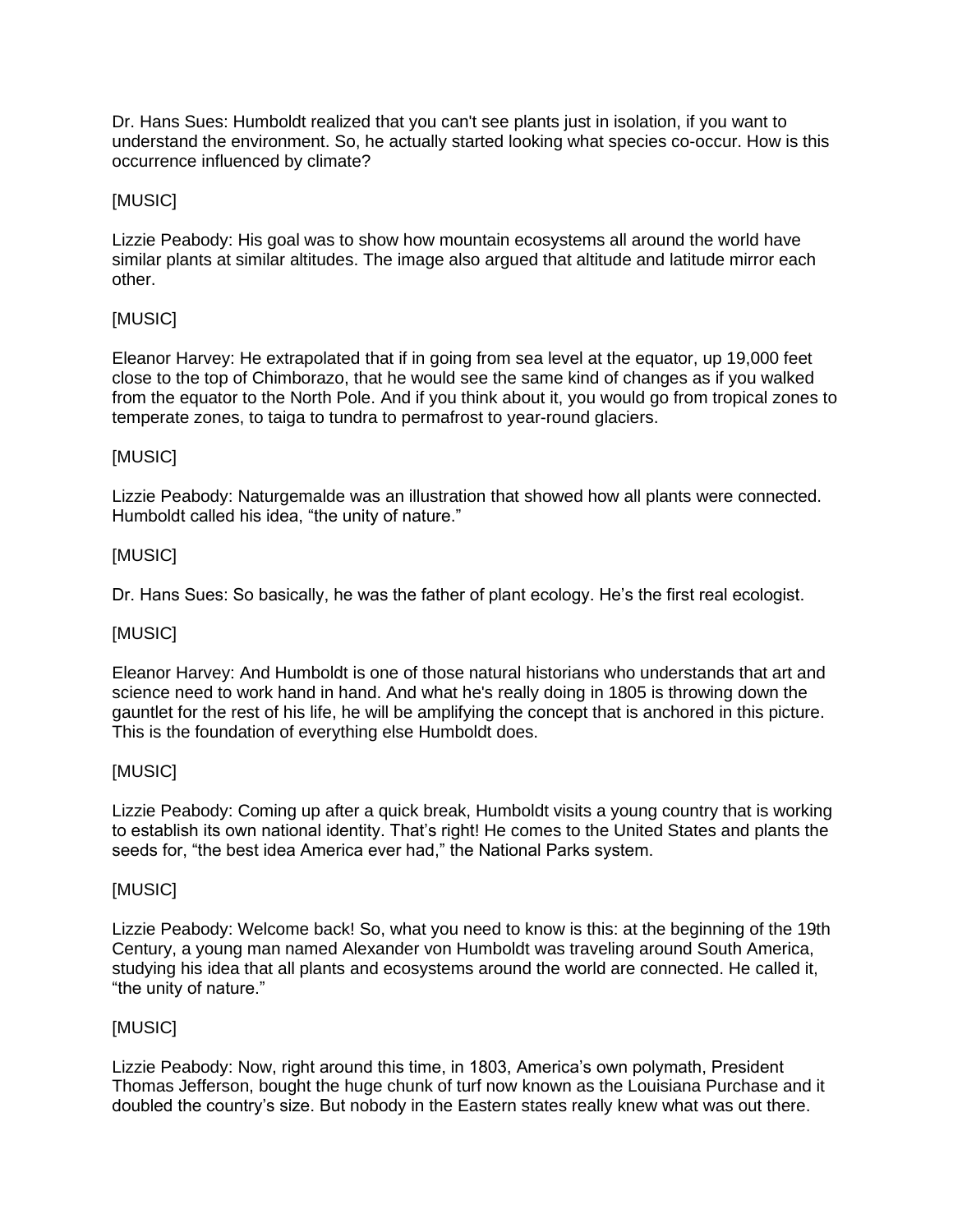So, Jefferson sent two military guys named Meriwether Lewis and William Clark on an expedition to go find out. Meanwhile, Jefferson was desperate to earn the young country some respect from Western Europe, but that continent's philosophers, scientists and other thinkers kept making fun of us! They said everything in America was worse than in Europe. They even called American people and its wildlife degenerate. Eleanor Harvey told me!

# [MUSIC]

Eleanor Harvey: Robust Europeans, who come to live in the United States, become smaller and weaker as a result of the bad climate here.

[MUSIC]

Lizzie Peabody: No!

[MUSIC]

Eleanor Harvey: Yes.

[MUSIC]

Lizzie Peabody: Huh! Personally, I'm feeling a little insulted here and so was Thomas Jefferson. So, with all this going on, Jefferson hears that this little-known, wealthy Prussian explorer, who has been running around Spanish America, wants to meet him. And Jefferson says, "Why not?"

[MUSIC]

Eleanor Harvey: He and Jefferson get along like they are twins separated at birth.

[MUSIC]

Lizzie Peabody: Like the best of friends, Humboldt and Jefferson talked about their interests and their anxieties. Jefferson complained to Humboldt that he couldn't get any respect from these Europeans! Humboldt told him, "Forget those guys!"

Eleanor Harvey: So, Humboldt has been all over South America, refuting this right and left going, "No, the Carib Indians are basically like men of iron and this is stronger and this is bigger and I found mastodon teeth in the Andes and this is all poppycock**."**

Lizzie Peabody: Poppycock! Humboldt really drives this point home that America is rich in natural beauty. Old forests and dramatic nature that Europe can't compete with! He tells all of this to Jefferson.

Eleanor Harvey: There's a sense perched here in the United States, early in the 19th century, that we're surrounded by wilderness. We have a chip on both shoulders that we're not considered sophisticated enough or politically strong enough in order to hold sway on the world stage. What Humboldt does is encourages us to believe that the pilgrimages you would make to Cathedrals in Europe have their moral equivalent in that therapeutic value of a walk in the woods.

Lizzie Peabody: They had Notre Dame, we had Niagara Falls!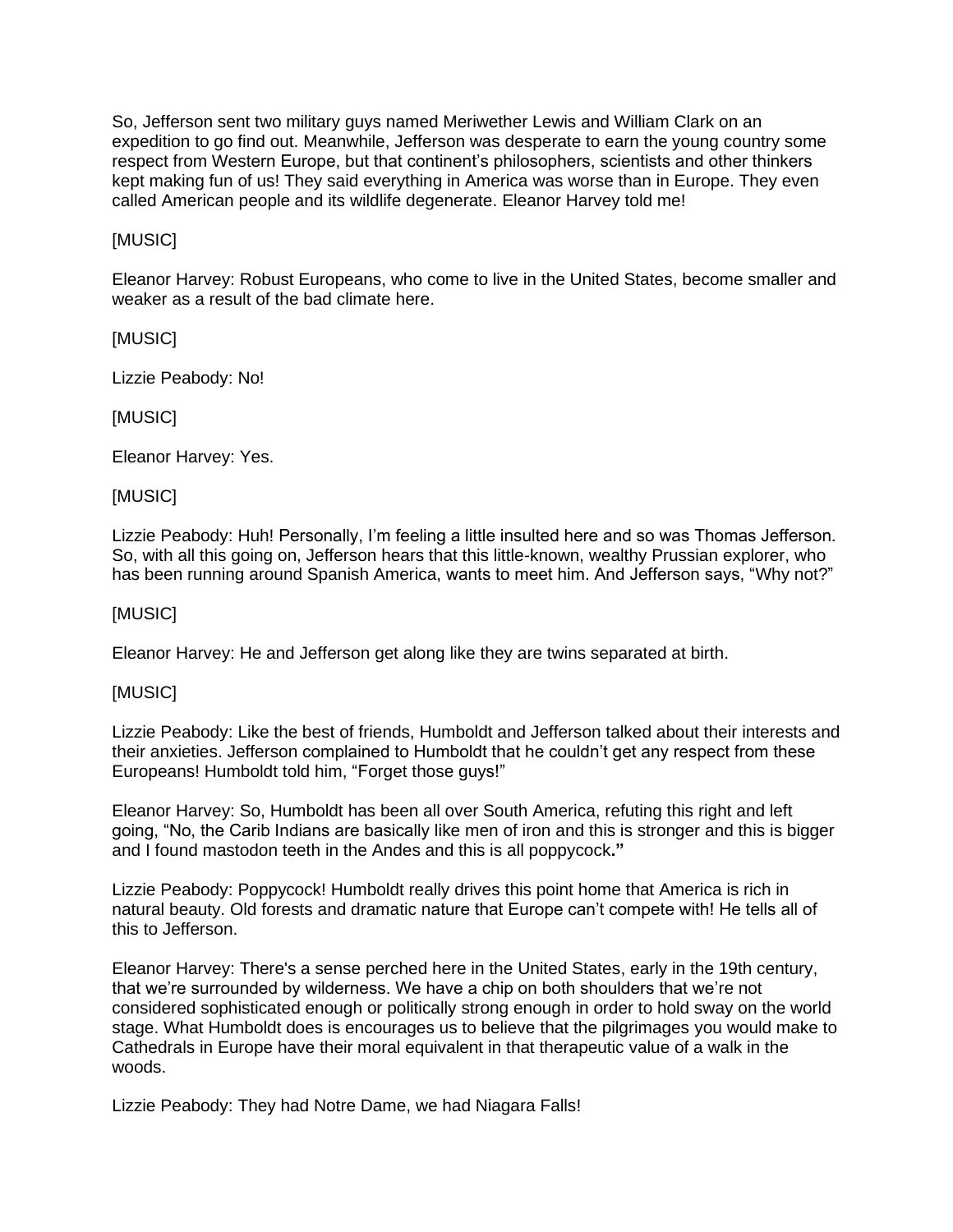Eleanor Harvey: We have created a national identity grounded in our landscape. It starts with Jefferson. It is given a huge boost by Humboldt and that is what carries us through the middle decades of the 19th Century.

Lizzie Peabody: It's this idea that the Europeans, who originally came to North America to settle, had been fundamentally changed by the wilderness that surrounded them. Humboldt encouraged Americans to lean into this difference.

Eleanor Harvey: So, instead of cultivating gardens, we go for a walk in the woods. We learn to find God in the wilderness, not the devil.

Lizzie Peabody: After Humboldt's time with Jefferson, he returned to Europe and became a prolific writer. He published 36 books and wrote more than 25,000 letters to scientific collaborators all around the world.

Dr. Hans Sues: If you were even halfway educated, you would have definitely known him and likely read at least one of his works.

Lizzie Peabody: Humboldt was a star, especially back in the U.S.

Eleanor Harvey: It's like a Humboldt fan club in the United States that permeates American education and American literature and will bleed straight into American art, which brings us to our boy Fred.

Lizzie Peabody: Yeah! Freddie! That's Frederic Church, to you.

[MUSIC]

Lizzie Peabody: Who is Frederic Church?

### [MUSIC]

Eleanor Harvey: Frederic Church became the single most influential American landscape painter of the 19th century. I think I can get away with saying that. Um…

# [MUSIC]

Lizzie Peabody: You're the curator!

Eleanor Harvey: I'm the curator

[MUSIC]

Lizzie Peabody: You're the boss.

Eleanor Harvey: Exactly.

### [MUSIC]

Lizzie Peabody: The single most influential American landscape painter of the 19th Century was himself influenced by Humboldt. Although he was born more than a half century after Humboldt,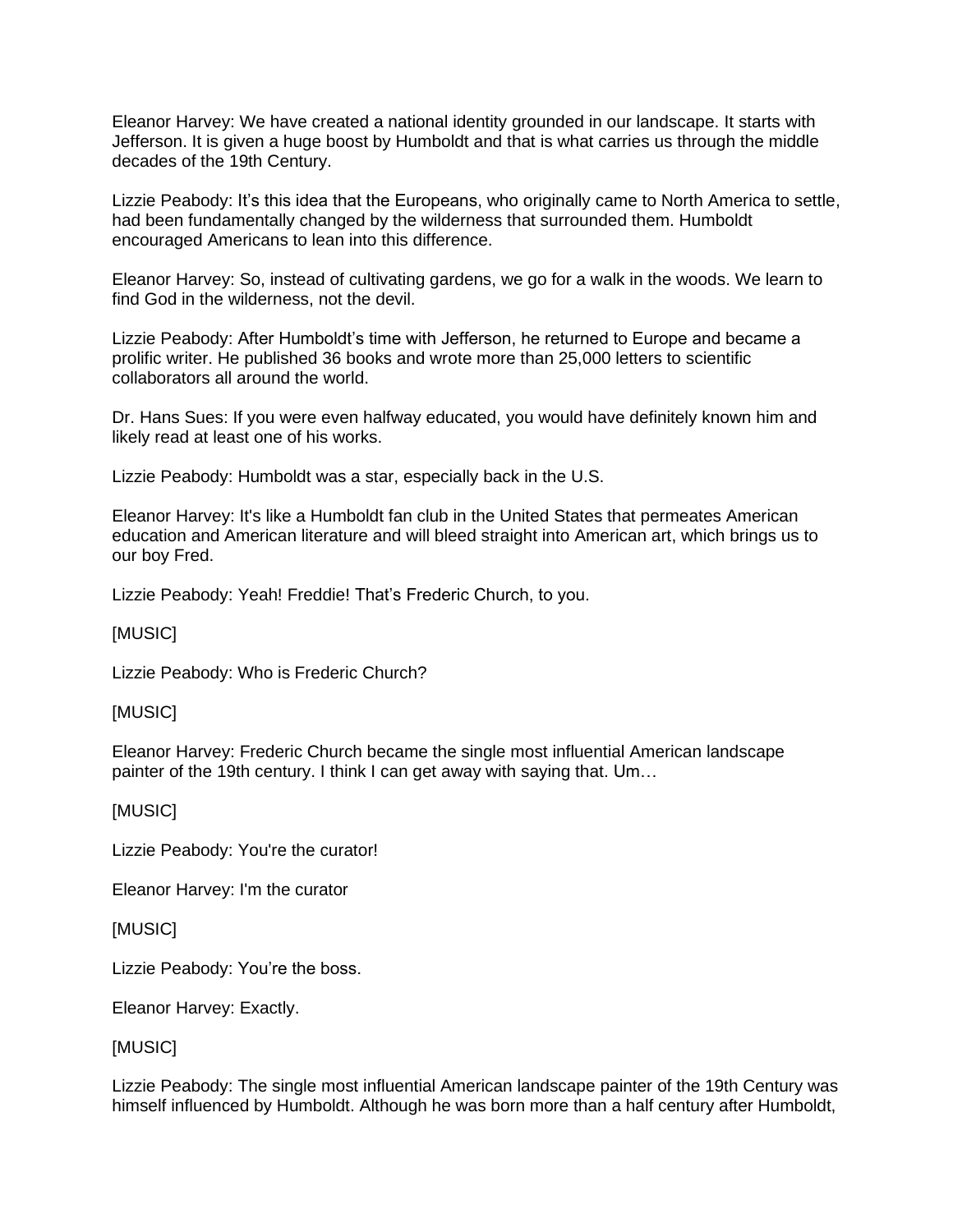Church idolized him. He especially appreciated Humboldt's idea that art is better if it's scientifically accurate.

# [MUSIC]

Eleanor Harvey: There's actually a really cool quote where Humboldt basically says, you know, "you can marvel at the stars as they twinkle in the sky, but they move in their orbits in mathematical precision," and he's equally happy with both of those ideas. And I think it's that that he conveys to Frederic Church, which is, learn your world, do the hard knowledge, bother to sweat the details, and then step back and marvel at the fact that we live in a place that has given us this much visual beauty in the service of nature.

Lizzie Peabody: Church and a close friend who happened to be an independently wealthy Humboldt fanatic named Cyrus Field. They decided to recreate Humboldt's trip to South America. And I mean, almost literally.

Eleanor Harvey: And so, for seven and half months, Church and Field are basically on a Humboldt reunion tour.

Lizzie Peabody: And as Church hunts for hints of Humboldt around South America, he also studies the trees, rivers and rocks, taking his own detailed notes. He noted their shape and color, so that he could paint these landscapes down to the smallest flower.

Eleanor Harvey: So, this is a moment when Church is absorbing Humboldt's ethos. He will become known as the painter whom Humboldt so longs for, basically the American Humboldt in American art.

Lizzie Peabody: Even when Church returns home, he filters everything through Humboldt's eyes. And to help my eyes see Church's work, Harvey and I walked over to the Smithsonian American Art Museum.

Lizzie Peabody: We looked at one of Church's paintings titled, "Cotopaxi," which is the name of a mountain in the Andes. The painting shows a snowcapped volcano, that's Cotopaxi. And a little farm sits in a clearing in this rugged wilderness.

Eleanor Harvey: That hacienda is actually the same one Humboldt stayed in 55 years earlier when he was near Cotopaxi.

Lizzie Peabody: It's a big natural landscape. And Harvey says it's easy to see Humboldt's influence in the detailed nature.

Eleanor Harvey: They're all of the little flowers in the foreground, the, the little red flowers and the yellow flowers, the trailing vines, the bromeliads, the trees, his brushwork is so exquisite. It's so small scale and yet you can see every leaf flipping in the breeze. He's got that acuteness of vision. He picks up on all of the little details. He does not generalize and that's what sets him apart.

# [MUSIC]

Lizzie Peabody: Alexander von Humboldt died in 1859. By this time, his influence was everywhere, not just in visual art, but literature and poetry; all of which steeped following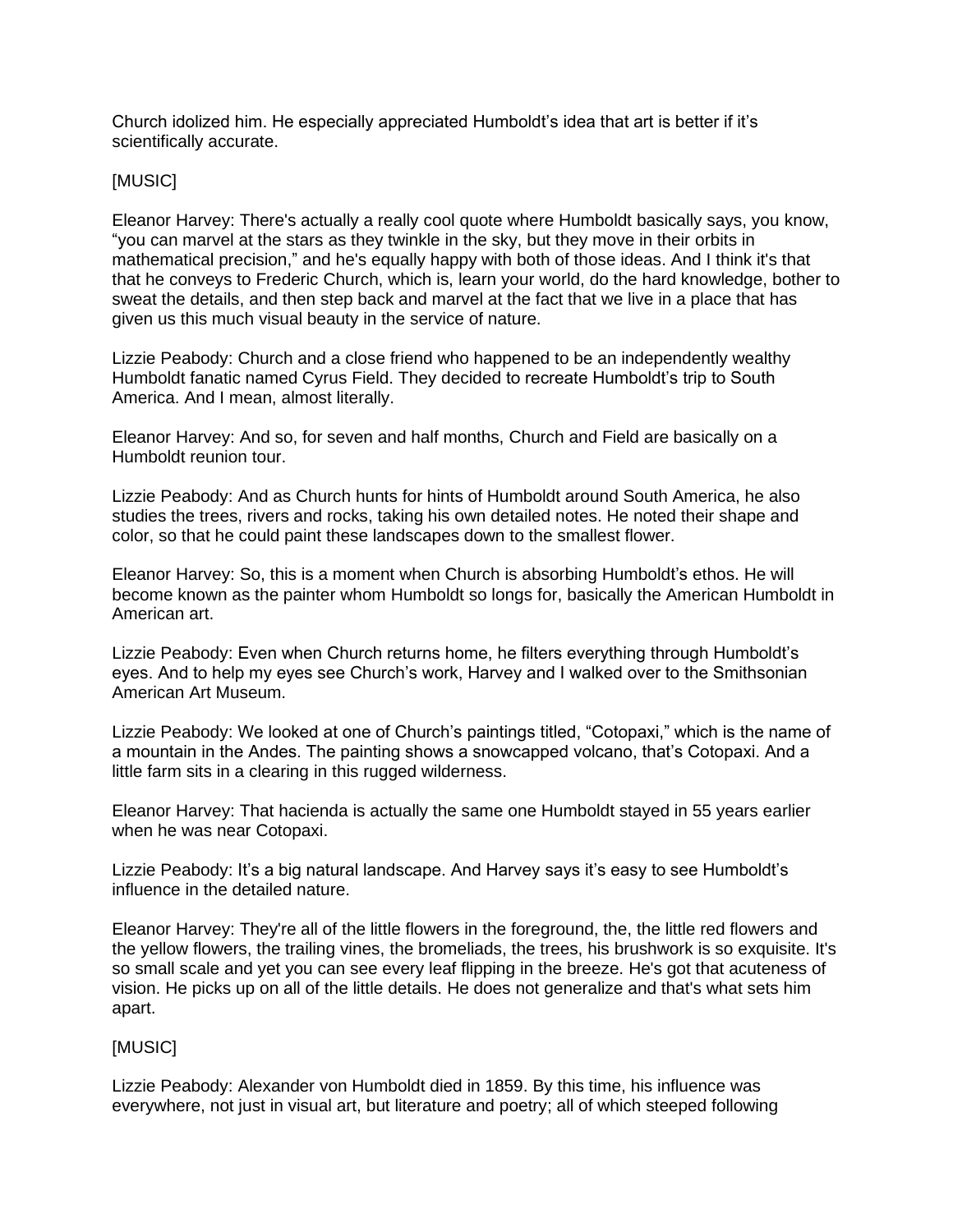generations in Humboldt's ideas. If there's a knock on his legacy, it's just that he refused to focus on anything for very long, but Hans Sues says this helped Humboldt make connections across the scientific spectrum.

# [MUSIC]

Dr. Hans Sues: In some sense, Humboldt was one of the last people who kind of knew everything that there is to know about science because this was in the period long before any kind of specialization. Obviously, the body of knowledge in those days was much, much smaller, but because he had this broad exposure to different areas of science, he was able to sort of combine things that probably most modern scientists could no longer do, you know. We're just way too specialized and to get sort of a whole picture, we now need basically a group of people.

# [MUSIC]

Lizzie Peabody: When Humboldt found something cool, he'd send it to someone who was an expert. And then...

# [MUSIC]

Dr. Hans Sues: … off to the next thing, you know. Oh, look at that orchid over there (Laughs), or that mountain!

# [MUSIC]

Lizzie Peabody: Humboldt's curiosity was his superpower, but it was also the thing that prevented him from making discoveries on his own. His expert friends looked out for him though because they kept naming things after him.

# [MUSIC]

Voice: The scientific name is the Dosidicus gigas, which means the giant who abides by the law, but the common name is Humboldt Squid.

# [MUSIC]

Voice: The Humboldt penguin is named after Alexander von Humboldt.

# [MUSIC]

Voice: Hacienda de Humboldt is a place in Chihuahua.

Voice: We were talking about the Humboldt River that runs across the state of Nevada!

# [MUSIC]

Voice: If you can imagine the Humboldt crater, like a cup.

# [MUSIC]

Voice: Humboldt neighborhood, Portland, Oregon.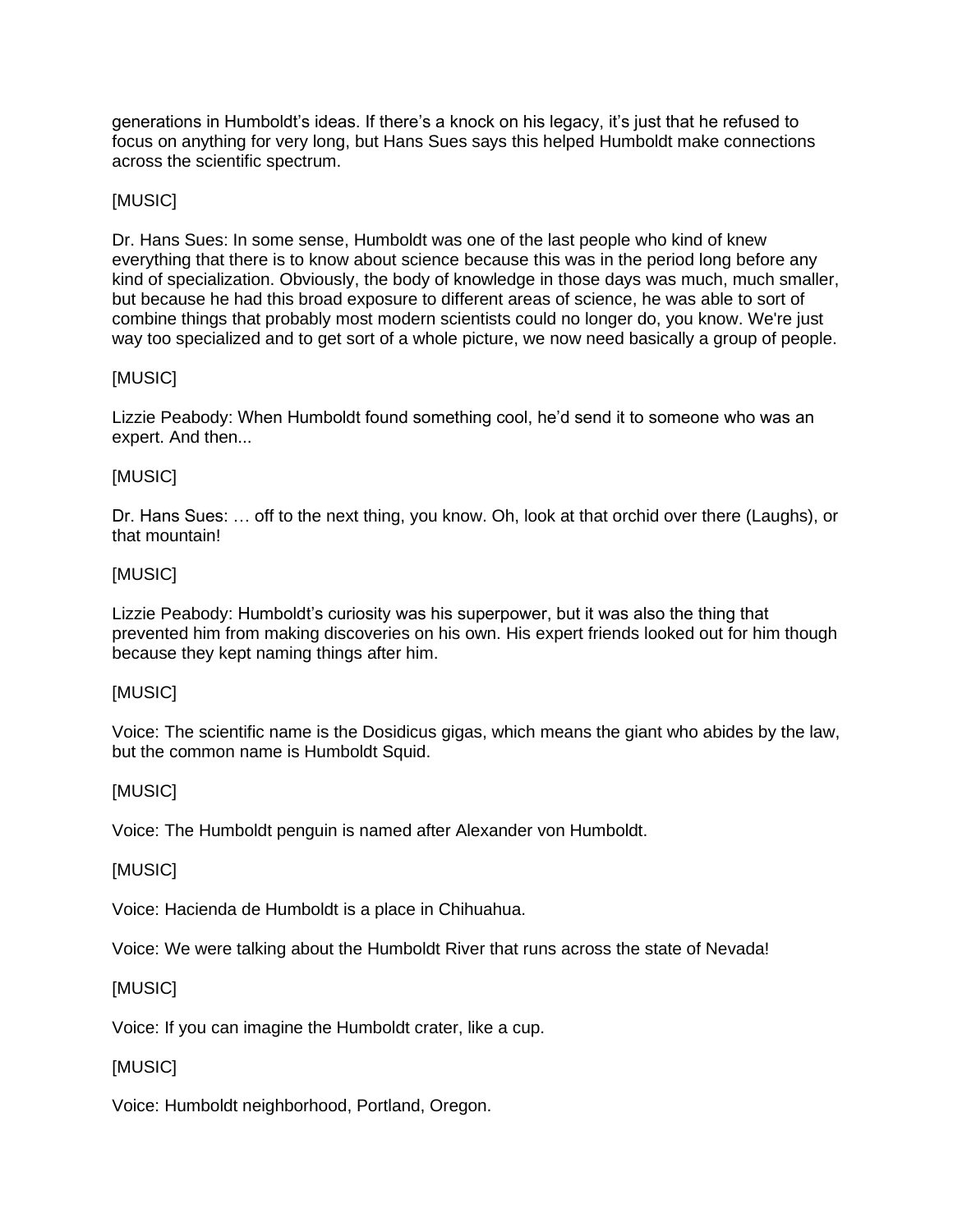Voice: The Humboldt Caracas.

Voice: Humboldt County, California.

Voice: Humboldt University in Berlin

[MUSIC]

Voice: Humboldt squirrel monkey.

[MUSIC]

Lizzie Peabody: And many more!

[MUSIC]

Lizzie Peabody: Ten years after he died, one of Humboldt's students made a speech in Boston where he said, "every school child in America has been taught by Humboldt, but nobody knows his name."

Eleanor Harvey: So even by then, what had happened is all of Humboldt's really interesting ideas had been adopted and built on by a generation of scientists. We now know their names. Humboldt is not considered the founder of any one of the professional sciences, but he influenced the foundation layer of research in each of those areas.

Lizzie Peabody: It doesn't help that shortly after the turn of the 20th Century, the United States and its allies fought back-to-back wars against Germany. So, Americans became suspicious of anything that looked or sounded German.

Eleanor Harvey: German language books came off the shelves in American libraries, street names were changed, towns were renamed, Humboldt celebrations, which had been happening every 10 years since 1859 stopped and he just faded out.

### [MUSIC]

Lizzie Peabody: Harvey and Sues agree that although Humboldt's living memory as a person was erased in this country; his ideas haven't gone anywhere.

### [MUSIC]

Dr. Hans Sues: I think Humboldt's most enduring legacy is that he inspired a great many people to think about the conservation of nature, that people were in nature, not out of nature. And that was something that was really influential in the development of our national park system.

# [MUSIC]

Lizzie Peabody: The National Parks, land set aside for "the enjoyment of future generations" have been called, "America's best idea," but that idea might not have taken root, without the hyperactive Prussian explorer and his favorite barometer.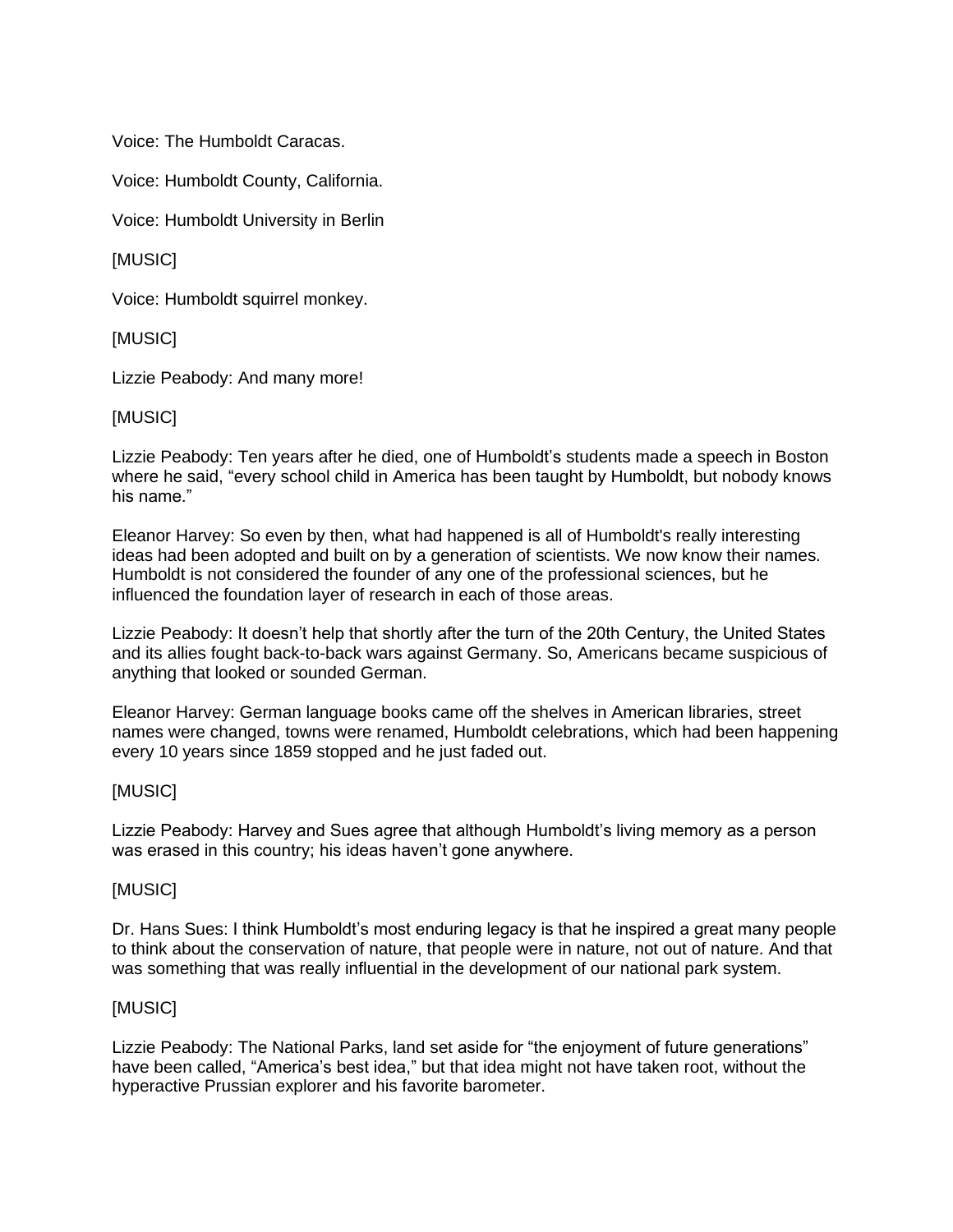# [MUSIC]

Eleanor Harvey: In 1957, Wallace Stegner, I think put it really well when he said, essentially, "we aspire to build a culture to live up to our scenery." What it culminates in really is the development of the national park service and that is really Humboldt's legacy.

# [MUSIC]

Lizzie Peabody: You've been listening to Sidedoor, a podcast from the Smithsonian with support from PRX.

# [MUSIC]

Lizzie Peabody: The exhibition that Eleanor Harvey spent the last six and a half years curating is called, "Alexander von Humboldt and the United States: Art, Nature and Culture." It will open at the Smithsonian American Art Museum in Washington, D.C. soon. Check their website to find out when.

# [MUSIC]

Lizzie Peabody: If you want to see Frederic Church's painting, "Cotopaxi," the one we describe in the episode, subscribe to our newsletter at si.edu/sidedoor. We'll also share some facts about Mastodon teeth that just didn't fit in this story, but are weird and interesting. And definitely follow us on Twitter and Instagram @Sidedoorpod!

### [MUSIC]

Lizzie Peabody: Also, if you're new to the show, or even if you aren't, leave us a review in Apple Podcasts. We love reviews! And it helps new audience members find us. Special thanks to Eleanor Harvey, Hans Sues, Laura Baptiste, Tina Tennessen, Meriah Miracle, William Gilly, Andrew Offenburger, Micha Webley, Boris Nietzshe, D'Ette Mawson, Patrick Kiger, Rory Wilson, Harald Heisinger and Ashley Hall.

# [MUSIC]

Lizzie Peabody: We also want to shout out Andrea Wulf's book called, "The Invention of Nature: Alexander von Humboldt's New World." It was critical in the reporting of this episode.

### [MUSIC]

Lizzie Peabody: Our podcast team is Justin O'Neill, Nathalie Boyd, Ann Conanan, Caitlin Shaffer, Jess Sadeq, Lara Koch, and Sharon Bryant. Episode artwork is by Greg Fisk. Extra support comes from John, Jason and Genevieve at PRX. Our show is mixed by Tarek Fouda. Our theme song and other episode music are by Breakmaster Cylinder.

### [MUSIC]

Lizzie Peabody: If you want to sponsor our show, please email sponsorship@prx.org.

[MUSIC]